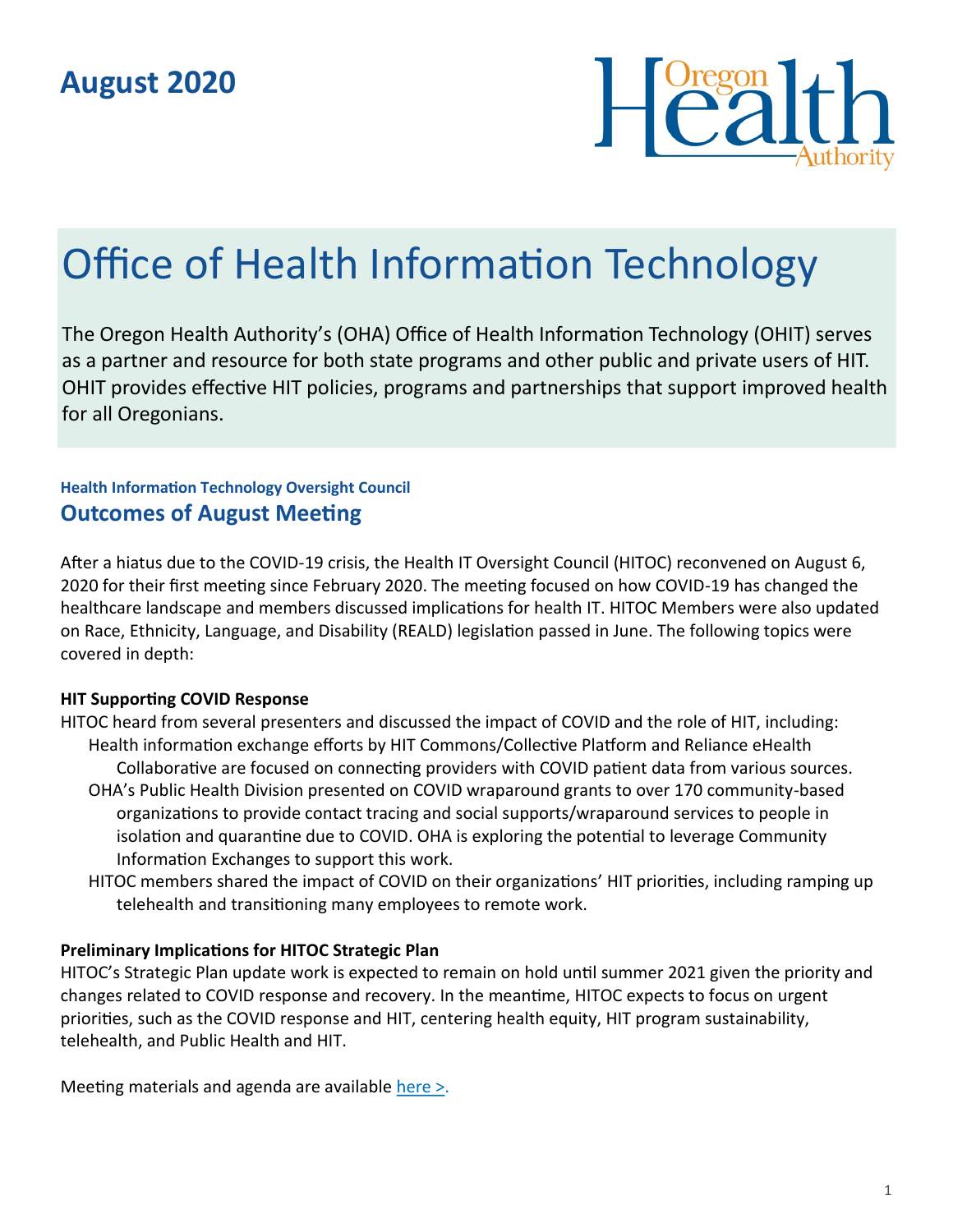## **August 2020**



## **Behavioral Health Learning Collaborative Events**

OHA is proud to sponsor two virtual Behavioral Health Learning Collaboratives this September to provide technical assistance to behavioral health organizations around the adoption or upgrade of electronic health record (EHR) systems and the adoption and use of health information exchange (HIE) tools. These events will bring together a variety of subject matter experts and behavioral health stakeholders to discuss topics related to behavioral health and health information technology. Funding for these events is provided through a SAMHSA block grant, and content was developed through the recommendations of the [Health Information Technology Oversight Council](https://www.oregon.gov/oha/HPA/OHIT-HITOC/Pages/Behavioral-Health-HIT.aspx)  [Behavioral Health HIT Workgroup.](https://www.oregon.gov/oha/HPA/OHIT-HITOC/Pages/Behavioral-Health-HIT.aspx) 

These events are for anyone working with health records in a behavioral health organization including providers, administrators, IT staff, and office staff.

#### **Behavioral Health Learning Collaborative - September 1st**

This event will provide an opportunity to hear from colleagues and experts on best practices, lessons learned, successes, and challenges around EHR adoption and upgrade, and health information exchange. Topics covered will include:

- Most widely used EHR systems in Oregon
- Considerations when adopting or upgrading an EHR
- Telehealth and how it integrates (or not) with an EHR
- Breakout discussions for like organizations

Questions and answers with Oregon experts

#### **Event Details:**

When: September 1, 2020 9:00 a.m. – 12:00 p.m.

Where: Virtually, via Zoom

Register: [https://www.eventbrite.com/e/behavioral](https://www.eventbrite.com/e/behavioral-health-learning-collaborative-health-information-technology-tickets-114594800132)-health-learning-collaborative-health-information-technologytickets-[114594800132](https://www.eventbrite.com/e/behavioral-health-learning-collaborative-health-information-technology-tickets-114594800132)

Agenda: We want this event to best meet your needs and request that you complete a brief survey to help us shape the agenda. The survey link is [https://www.surveymonkey.com/r/T7TV8GV.](https://www.surveymonkey.com/r/T7TV8GV) More information [here >](https://www.eventbrite.com/e/behavioral-health-learning-collaborative-health-information-technology-tickets-114594800132)

#### **HIT Commons Behavioral Health Collaborative - September 21st**

This event will bring you and other stakeholders together to share best practices around health information technology (HIT) and HIE tools. Our agenda will focus on guidance for using the finalized OHA Provider Confidentiality Toolkit, legal information and updates to 42 CFR Part 2, as well as breakout sessions covering various HIT/HIE applications for BH information sharing and opportunities for peer to peer learning.

#### **Event Details:**

When: September 21, 2020 9:00 a.m. - 3:30 p.m. Where: Virtually, via Zoom Register: <https://www.surveymonkey.com/r/2YVZWTQ> Contact: Shelley Buettner [shelley@orhealthleadershipcouncil.org](mailto:shelley@orhealthleadershipcouncil.org) More details to come!